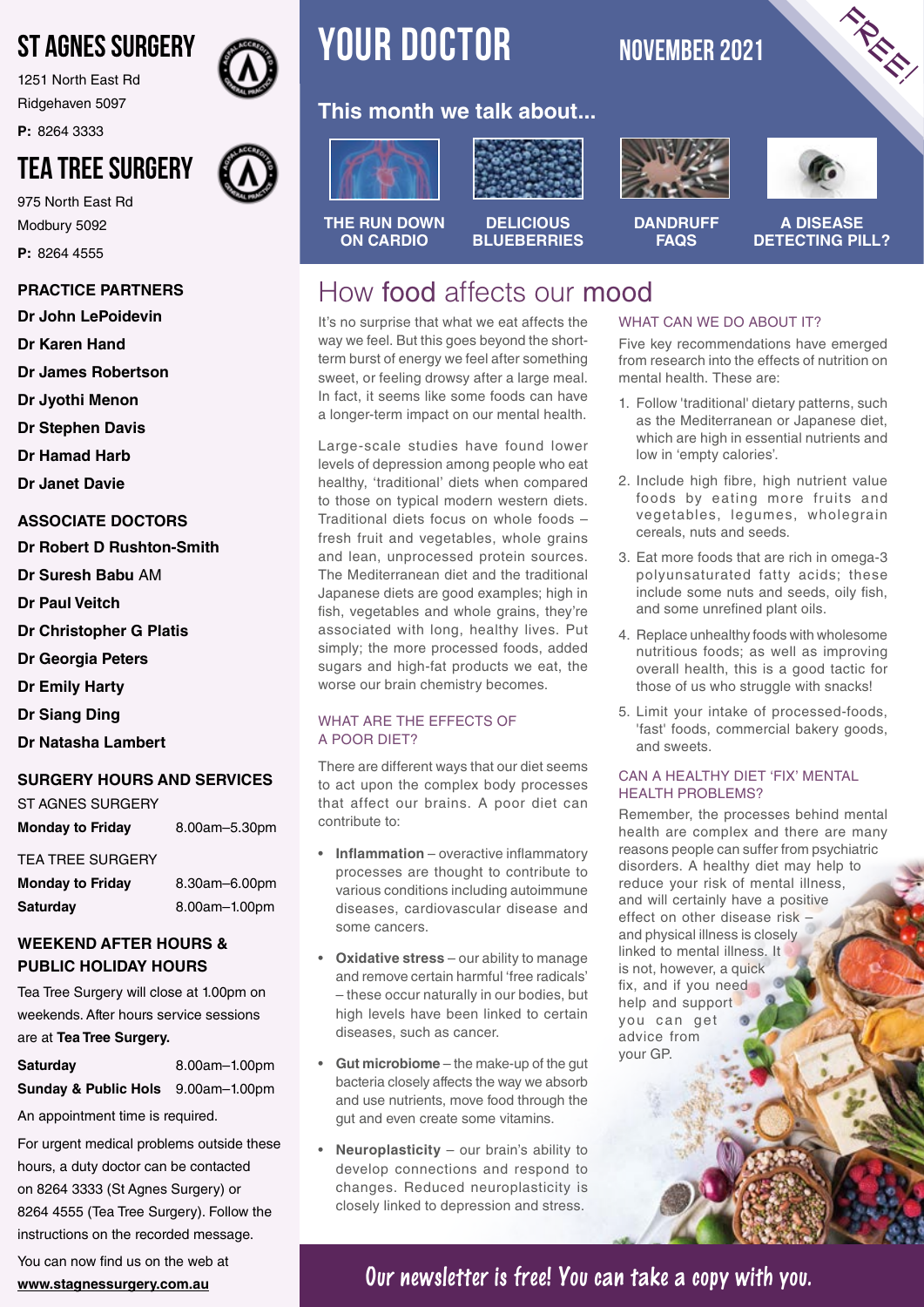E AWK GH E OG V B L J X Z H I P G A L K HMY OW O B OOWZ I Q E A N Z F I Z X QQH V SWV Y E X R K I MR I NT ES T I NE TNZ F YERB I F VAE Z E A T H T P AQP FMQZ CO L ADRS TOMACHK WN J Z H K V EQ I G J OH P NR E F V P S NN T A Y CMVODEXEYHVRUY T I H I KOCTUEQEE K LMGT V I P BUUON I B V S B LM I TGP K S J MS E I RRE B EU L BOVG J E YW I R LMUX ER T OU D E U Y GOWV X K A Y S U R Y I T V PM T NQ EYLGAFKNKT I LBCNNSTEPALSQBA I UXGSDQYNGDCNODS L I NTO I SMCSGB CR J I MYONAXOGVA L CT KGTHZOUYNC X AQP I ML N J I NB T E I SN TMACKWT B AU NO I ML Z T Z S I FUCT J GT X F SY I QCRMV KCOZ L SRS TMRDSOEDQME S SH L SQP P I S F BNYE I OAAA J F FMSGG I PME T ZHT L I B KGRO I T N L K L D X I OPWU K PGN TMC OT ACPNDEDPCB A I MP Z I OM I J UMQV X J I DEQRDROX LMVNAUPYB L I YMFXZ Z OTDKASURNOUF L ZDXMS LOYREXMES UASCCFULBGSK JGAFSTGTRPSYUHH LMLOF ESN I NAYCOHTNAMEMCSA TMT ERECNRUDZH J KKR I EV I TSEG I DOSG A E Y P O C S O D N E T O K BMO UMH I B YMWX F GDGU L L E T YHX ZMK F B A VU L CERS ZOM LQCRHX J CG I FACXCAPSUL E J L V L BC P V J N K HOHG Y EMQ S I E N T A A I V C ZWO P

# **WORD SEARCH**

ANTHOCYANINS ANTIOXIDANTS **BLUEBERRIES CAPSULE** CARDIO **CELLS COGNITION** DANDRUFF **DEPRESSION DERMATITIS DIGESTIVE** ENDOSCOPY FIBRE **GULLET GUT** 

INTESTINE **ITCHY** KILOJOULE **LEGUMES** MANGANESE MICROBIOME NEUROPLASTICITY **NUTRIENTS** POLYPS POLYUNSATURATED POTASSIUM **PSYCHIATRIC STOMACH TREADMILL** ULCERS

# Blueberries: truly delicious and nutritious!

Whether in pancakes, yoghurt, muffins or jam, blueberries are an amazing fruit, absolutely bursting with goodness.

Blueberries are native to North America but are now grown around the world, including Australia. They grow from shrubs; the farmed 'highbush' varieties produce the larger fruits that you find in shops, but wild 'lowbush' shrubs tend to have smaller, more nutrient-rich berries.

Blueberries have long been known as a 'superfood' due to their high levels of nutrients and antioxidants, but what are the real benefits of including them in your diet?

As they are relatively low in sugar and high in fibre they have a low glycaemic Index, which makes them a source of slow-release energy – good for maintaining steady blood sugar levels, and great for gut health.



accompany meat dis

Blueberries contain high quantities of Vitamin C and Vitamin K. Vitamin C is important for skin health and immune function, and Vitamin K is mostly involved in blood clotting. They also have vitamins A, B, and E, and a range of minerals.

They're also rich in antioxidants, the molecules that fight harmful free radicals in your body. Free radicals occur naturally in your body, but high levels have been linked to cancer, heart disease and diabetes. Eating food with high levels of antioxidants helps your body maintain that all important healthy balance.

One group of antioxidants in blueberries is known as anthocyanins – these give blueberries and similar berries their natural blue colouring. Anthocyanins have been linked to all sorts of benefits, such as improved cognition and memory, as well as reducing cardiovascular disease and diabetes.

Some studies have shown that eating blueberries regularly can have an antiinflammatory effect. This can protect your brain cells, improve blood flow and reduce blood pressure.

Alongside all these health benefits, they're a delicious and versatile fruit. They last well when fresh, and can be flash-frozen to retain many of their nutrients – you can find them fresh or frozen in most supermarkets. This means it's easier than ever to throw some in your next smoothie or on top of your porridge, and enjoy the fruity boost of a truly healthy food.

# Toss a handful into your salad

## **simple ways to include more blueberries in your diet**

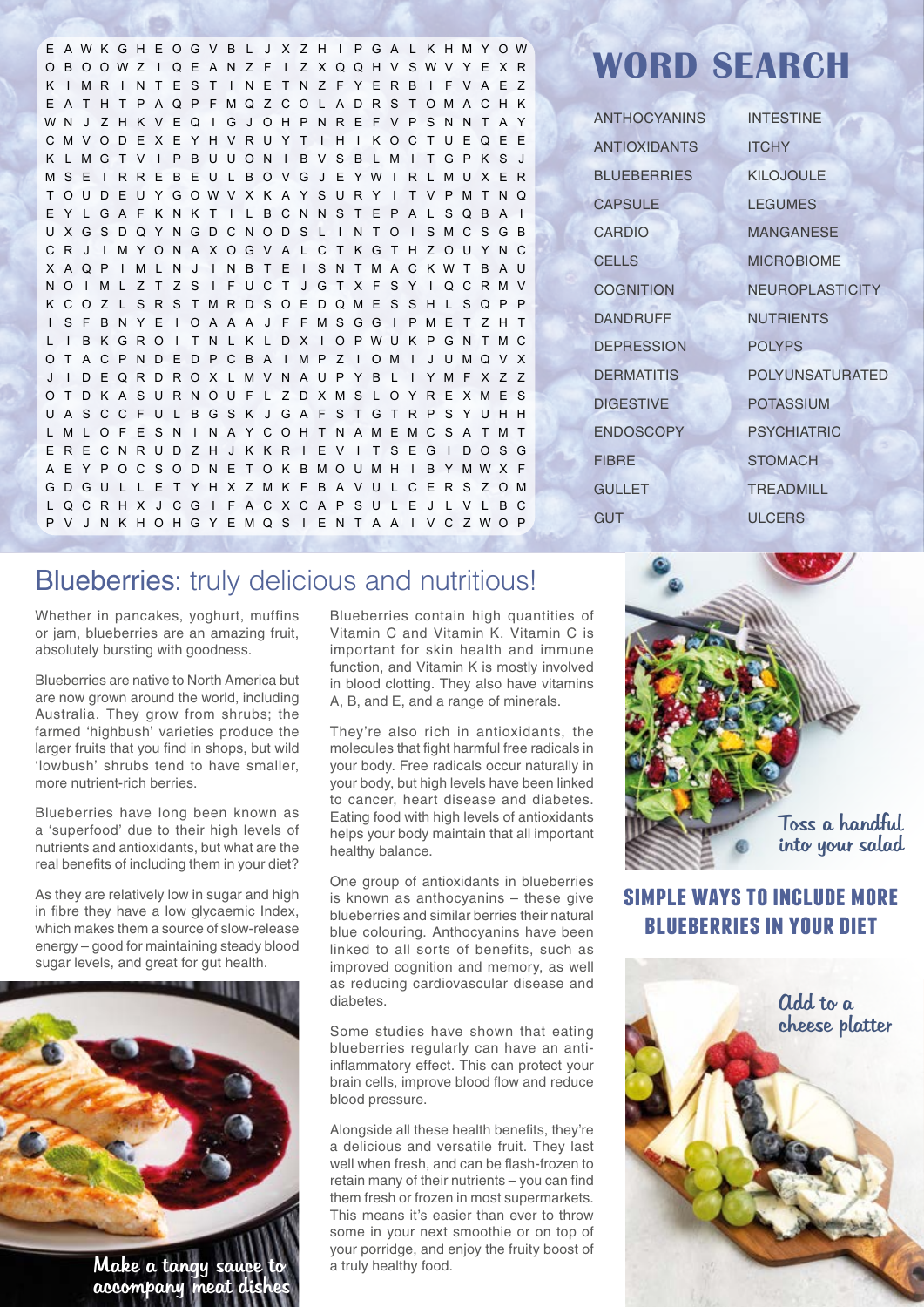# Capsule endoscopy – can swallowing a 'pill' detect disease?

Capsule endoscopy is also known as pillcamera or wireless endoscopy. It's been available for some time now, but new advances in technology have made this medical investigation more accurate and convenient than ever before.

Usually, to examine the inside of your digestive tract, a thin tube 'camera' has to be passed through your mouth or anus, and manoeuvred through your upper or lower gastrointestinal (GI) system. During the procedure the practitioner watches the relayed images on screen. Although it's an effective and safe way to detect some diseases and disorders of the GI system, a traditional endoscopy has two drawbacks – firstly that it can feel very invasive and intrusive, and secondly that most of the small intestine can't be visualised.

A capsule endoscopy bypasses these drawbacks – it's a small device which can be swallowed. The capsule is disposable and will pass out of your body naturally in your bowel movement.

It passes through the entire gastrointestinal tract taking photos as it goes. These images are relayed − at a rate of two images per second – to a device carried by the patient, and transmitted to a computer. It gives doctors a good view of its journey through the entire digestive system.

Being able to visualise the inside of the gut is an essential tool for identifying some serious diseases like cancers, inflammatory bowel conditions, ulcers, and internal bleeding.

Although capsule endoscopies have been in use for more than 20 years now, recent developments in this technology means it's becoming more widely available and providing better results, with clear images of the entire bowel as well as the gullet, stomach, and ducts of the GI system.

Although the capsule endoscopy has some benefits over and above a traditional tube endoscopy, one significant benefit of a traditional endoscopy is that the practitioner is able to use the tube to take biopsies and even treat some issues as they find them, such as removing polyps or cauterising small bleeding points.



Almost half of all Australians have health conditions that could be prevented.

Look after your mind and body by eating well being active, getting vaccinated and avoiding risky behaviours.



# Dandruff FAQ's

Have you ever experienced an itchy scalp and noticed little white flakes after you've scratched your head? You're not alone; dandruff is very common, and thought to affect around 50 percent of the population at some point in their lives.

#### HOW AND WHY DOES IT HAPPEN?

Our skin cells have a natural lifecycle, and are shed at regular intervals. Usually, this happens without us even noticing. Sometimes, however, those shedding cells can 'clump' together, creating scaly patches which flake off and are visible as whitish flecks in the hair.

There isn't always a clear cause; it can be anything from dry skin to a reaction to hair products. Sometimes, however, it is related to other conditions like seborrheic dermatitis or scalp psoriasis.

#### IS IT CAUSED BY POOR HYGIENE?

This is a myth – dandruff isn't caused by poor hygiene.

#### WILL YOUR HAIR GET THINNER?

Mild cases of dandruff shouldn't make your hair fall out any more than it naturally does, or affect the thickness of it. On the other hand, scratching an itchy scalp a lot can weaken the hair and make the hair shafts snap more or fall out.

#### DO YOU NEED TO SEE A DOCTOR?

This depends on what's causing it – most cases of mild dandruff can be managed by using anti-dandruff shampoos. Some people find that washing their hair more or less often can affect it, and can work out how to manage it with simple solutions.

If you're finding it difficult to manage, or it's causing particular problems like extreme itchiness, hair loss, or a bleeding scalp, consult your doctor. These can sometimes be signs of other skin conditions which may need different treatment to dandruff, so it's best to get medical advice and care.

## Blueberry and chia seed pudding

*This recipe makes two creamy, delicious bowls of goodness. Perfect for a healthy dessert or breakfast!*

#### INGREDIENTS

½ cup fresh or frozen blueberries 1 cup of milk (or soy, cashew, or

almond milk)

- 2-4 tsp maple syrup
- ½ tsp vanilla extract
- 6 Tbsp chia seeds

#### **Topping suggestions**

Shredded coconut, mixed fresh berries, mint leaves, nuts, grated chocolate.

#### **DIRECTIONS**

- 1. Place blueberries, milk, maple syrup and vanilla in a blender on high for 10 seconds.
- 2. Transfer mixture into a bowl and add chia seeds. Stir well.
- 3. Let chia seeds rest for about 10 minutes to absorb the liquid and expand. Then stir again with a whisk to ensure seeds are not clumped.
- 4. Divide mixture into small jars or bowls and place in the fridge for four hours or overnight.
- 5. Add your toppings and enjoy!